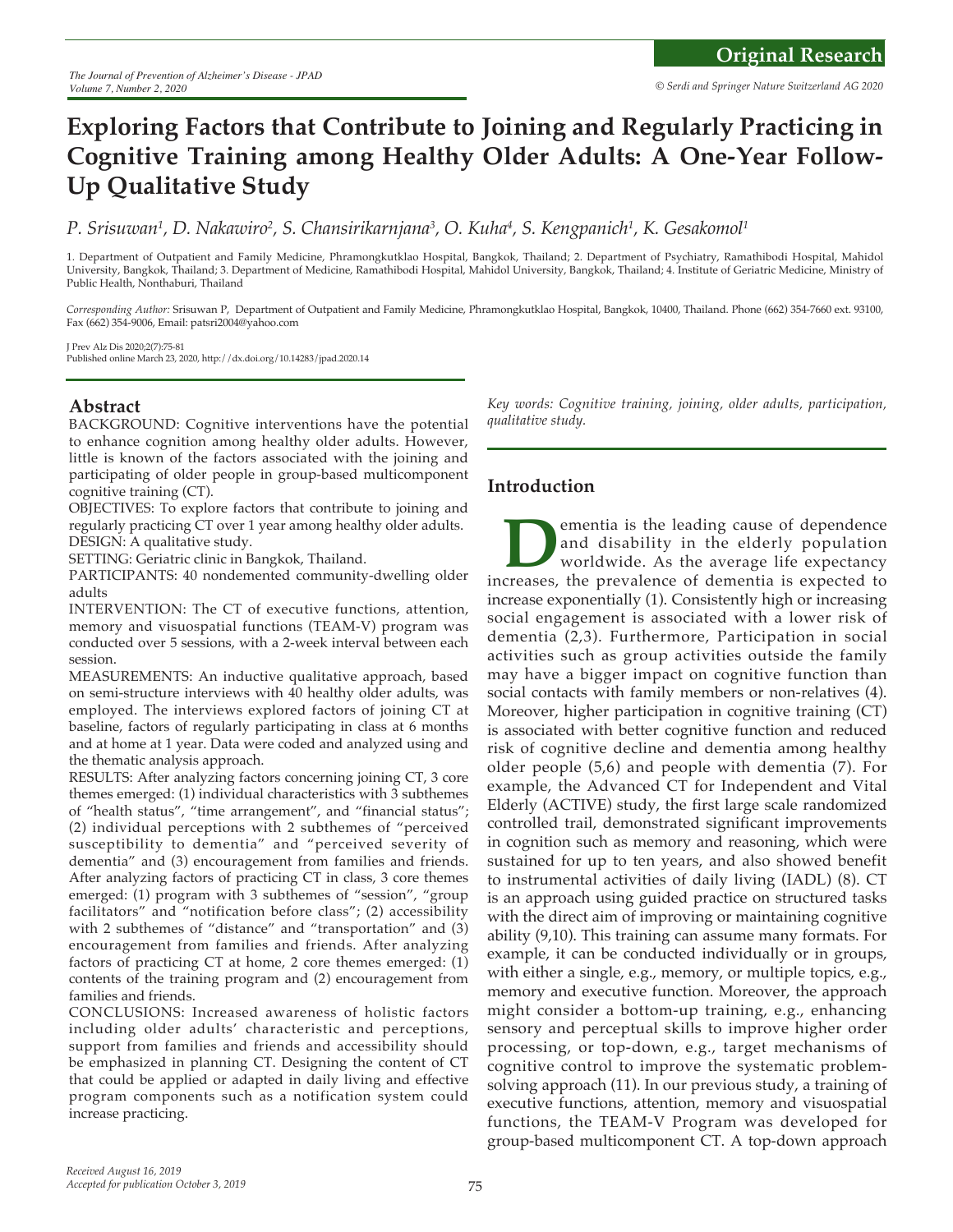was used for CT among healthy older adults. The results showed that the TEAM-V Program helped to improve global cognitive function and memory, reduce anxious and depressive symptoms and enhance IADL among healthy older people in six months (12)..

Older people should be encouraged to participate in group activities especially CT to reduce their risk of dementia. Understanding factors that contribute to joining and participating in group-based CT are essential for planning the training. Socio-demographic and health factors were associated with the participation of elderly people in general group educational activities (13). Having an effective program and facilitators and collaboration from family members were the main factors contributing to regularly participating in CT for mild cognitive impairment (14). However, little is known of the factors associated with the joining and participating of older people in group-based multicomponent CT.

Therefore, this study aimed to explore factors contributing to joining CT in TEAM-V Programs, regularly practicing CT in classes and at home among healthy older adults over one year.

### **Methods**

## *Study Design and Subjects*

For the TEAM-V CT, using a single-blinded, controlled trial, 40 healthy older adults were randomized to the intervention group. The authors recruited participants who visited the geriatric clinic, outpatient department, Phramongkutklao Hospital, Bangkok, Thailand from April to May 2017. The enrolled participants of the TEAM-V Program were aged > 60 years and willing to participate in all five activities. The exclusion criteria were: Thai version of the Hospital Anxiety and

Depression Scale (HADS) score higher than 11 on anxiety or depression (15), Thai version of the Montreal Cognitive Assessment (MoCA) score less than 26 (16), having any conditions affecting participation in program activities, e.g., balancing problems, hearing impairment as well as any psychiatric diseases and neurological problems such as stroke. The CT was conducted over five sessions, with a two-week interval between each session. Each session involved the training of different cognitive domains. The details of each session are shown in Table 1. Figure 1 illustrates the timeline of the TEAM-V Program enrollment.

The authors conducted semi-structured interviews with 40 participants in the intervention group of the TEAM-V CT. After approaching the participants, the interviewers introduced themselves. After explaining the objectives of the study, the participants were individually interviewed. All of the interviews were recorded by audiotape. Conversations were fully transcribed along with field notes and an audit trail was created immediately after each session. Three main aspects were explored: (1) factors to join CT, (2) factors to regularly practice CT in class and (3) factors to regularly practice CT at home. After collecting demographic data, the interviews explored factors of joining CT. The first question was asked at baseline, "What factors influenced your decision to join CT". The second question was asked at 6-month follow-up, "What factors influenced your decision to regularly practice CT in classes". Finally, the last question was asked at 1 year follow-up, "What factors influenced your decision to regularly practice CT at home". The interview took 10 to 15 minutes each session, depending on the participant. This study was approved by the Institutional Review Board of the Royal Thai Army Medical Department Ethics Committee as instituted (IRBRTA 599/60) by the Declaration of

| Table 1. TEAM-V program CT activities |                                |                                                  |                                                                                                                  |                                                                                                                        |  |  |  |
|---------------------------------------|--------------------------------|--------------------------------------------------|------------------------------------------------------------------------------------------------------------------|------------------------------------------------------------------------------------------------------------------------|--|--|--|
| <b>Sessions</b>                       | Type/main domain trai-<br>ning | <b>Contents of training</b>                      | Example of activities in class                                                                                   | <b>Example of homework</b>                                                                                             |  |  |  |
|                                       | Attention                      | Switching, selective and<br>sustained attentions | Listening carefully a story and a<br>song as a distractor, answers the<br>detail of the story                    | Identifying internal and<br>external distracters in daily<br>living                                                    |  |  |  |
| $\overline{2}$                        | Attention and memory           | Attention and short-term me-<br>mory             | Practicing mental visualization<br>techniques to memorize<br>information such as names and<br>objects            | Memory techniques using in<br>real life such techniques to<br>remember of shopping lists                               |  |  |  |
| 3                                     | Memory                         | Short and long-term memory                       | Listening a story and practicing<br>strategies such as mnemonics,<br>mind map and picture to im-<br>prove memory | Short-term memory:<br>summarized news with<br>mnemonics, mind map and<br>picture<br>Long-term memory:<br>autobiography |  |  |  |
| 4                                     | Visuospatial                   | Spatial-temporal reasoning                       | Identify number of overlap<br>descriptions, analyze a figure<br>and reproduce it                                 | Drawing a map from home to<br>hospital                                                                                 |  |  |  |
| 5                                     | <b>Executive function</b>      | Management skills                                | Planning and doing sandwich<br>with limited resources                                                            |                                                                                                                        |  |  |  |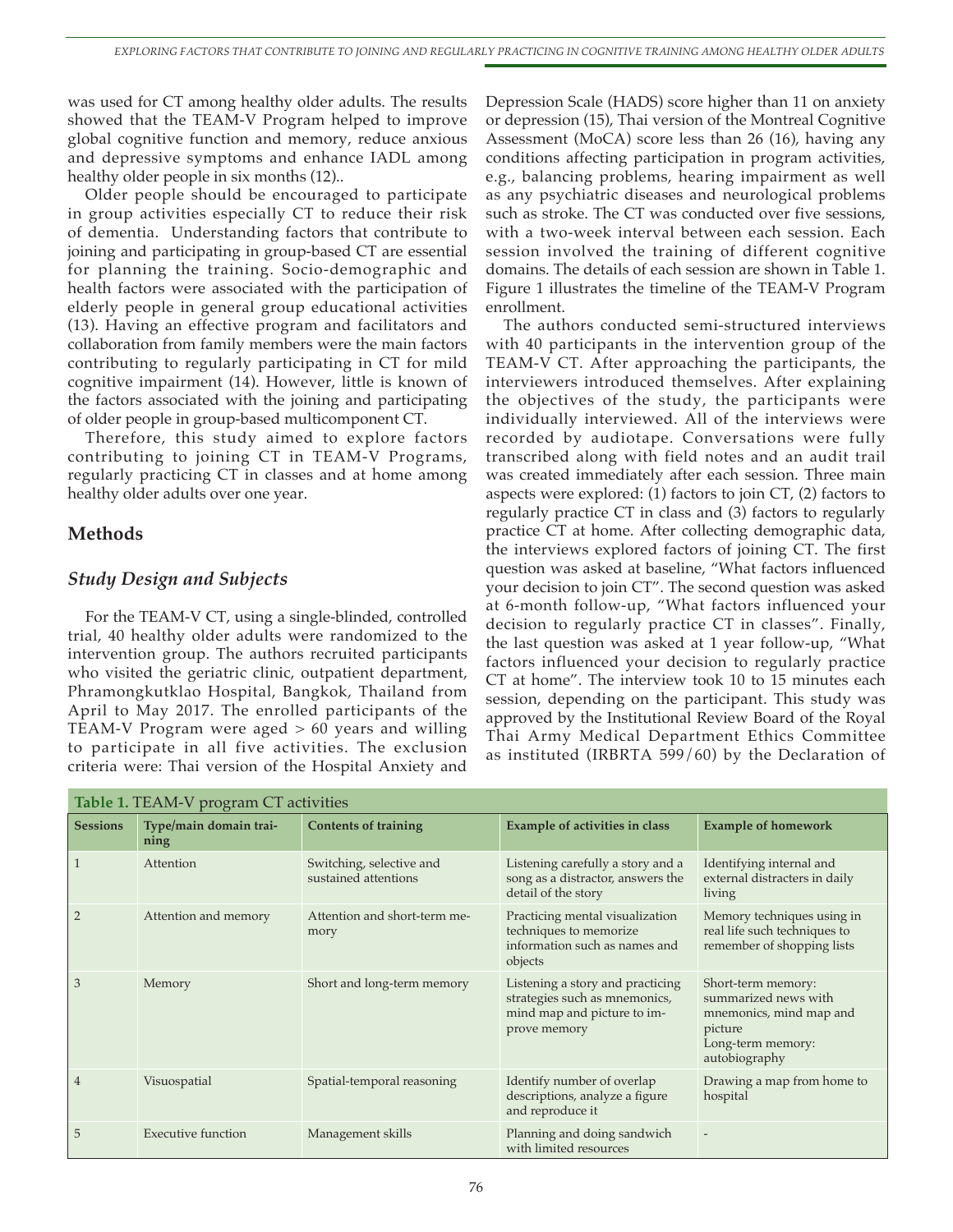Helsinski, and all participants were required to provide written informed consent before enrollment. The TEAM-V Program was registered under the Thai Clinical Trials Registry (TCTR20190709003).

### **Figure 1.** CONSORT diagram of the TEAM-V program enrollment flow



# *Data Analysis*

Open codes were created and analyzed using the investigator triangulation method. The codes were purely data driven. After that, the codes were discussed, modified and merged by the authors and final revised codes were developed afterward. Emerging concepts were extracted and analyzed using a thematic analysis approach.

### **Results**

### *Participant Characteristics*

All 40 healthy older adults in the intervention group of the TEAM-V Program participated in this study. Patients' characteristics are shown in Table 2. On average, participants were young-old age (mean age 66.23±4.64 years). Most participants were female (80%), most had a bachelor's degree (63%) and had a chronic medical condition (83%). The TEAM-V Program adherence rates were 100% including five sessions of training and at follow-up at six months and one year. The details of the TEAM-V program enrollment flow are shown in Figure 1.

| Table 2. Participant characteristics          |                  |  |  |  |
|-----------------------------------------------|------------------|--|--|--|
| <b>Characteristics</b>                        | Mean or percent  |  |  |  |
| Age (years), mean +/- SD                      | $66.23 \pm 4.64$ |  |  |  |
| Gender                                        |                  |  |  |  |
| Female, $n$ (%)                               | 32(80)           |  |  |  |
| Male, $n(\%)$                                 | 8(20)            |  |  |  |
| Marital status                                |                  |  |  |  |
| Single, $n$ $(\%)$                            | $8(20\%)$        |  |  |  |
| Married, $n(\%)$                              | 24 (60%)         |  |  |  |
| Other (Widowed, separated, divorced), $n(\%)$ | $8(20\%)$        |  |  |  |
| Highest level of education                    |                  |  |  |  |
| 7-12 years, $n$ $(\%)$                        | $1(2.5\%)$       |  |  |  |
| Associate's degree, n (%)                     | 2(5%)            |  |  |  |
| Bachelor's degree, $n(\%)$                    | 25(62.5%)        |  |  |  |
| Graduate degree, n (%)                        | 12 (30%)         |  |  |  |
| Chronic medical conditions, $n(\%)$           | 33 (82.5%)       |  |  |  |
| Self-reported health status <sup>a</sup>      |                  |  |  |  |
| Low, $n(\%)$                                  | 15(37.5%)        |  |  |  |
| High, $n$ $(\%)$                              | 25(62.5%)        |  |  |  |
| Activities of Daily Living (ADL) <sup>b</sup> |                  |  |  |  |
| Independent, n (%)                            | 38 (95%)         |  |  |  |
| Requiring some help, $n$ (%)                  | 2(5%)            |  |  |  |

a. Derived from responses to the question, "How satisfied are you with your health?" (WHO QoL<sup>)13</sup>; b. Based on the Chula ADL Index<sup>14</sup>

# *Thematic analysis*

After analyzing final codes, three main themes in joining the program, three main themes in regular practice CT in class, and two main themes in regular practice CT at home were identified. The category, themes, subthemes and codes of the participants after the interview are shown in Table 3 and Figure 2. The quoted statements were examples of the responses by the participants.

# *Joining CT*

Individual characteristics and individual perceptions were very important to join CT.

### *Individual characteristics*

Good health status was an importance factor. Although most of participants (82.5%) reported some chronic medical conditions such as hypertension and diabetes, self-reported health statuses was high (62.5%). Moreover, most were still independent regarding ADL (95%). In addition, available time to join the program and good financial status also supported participants to join the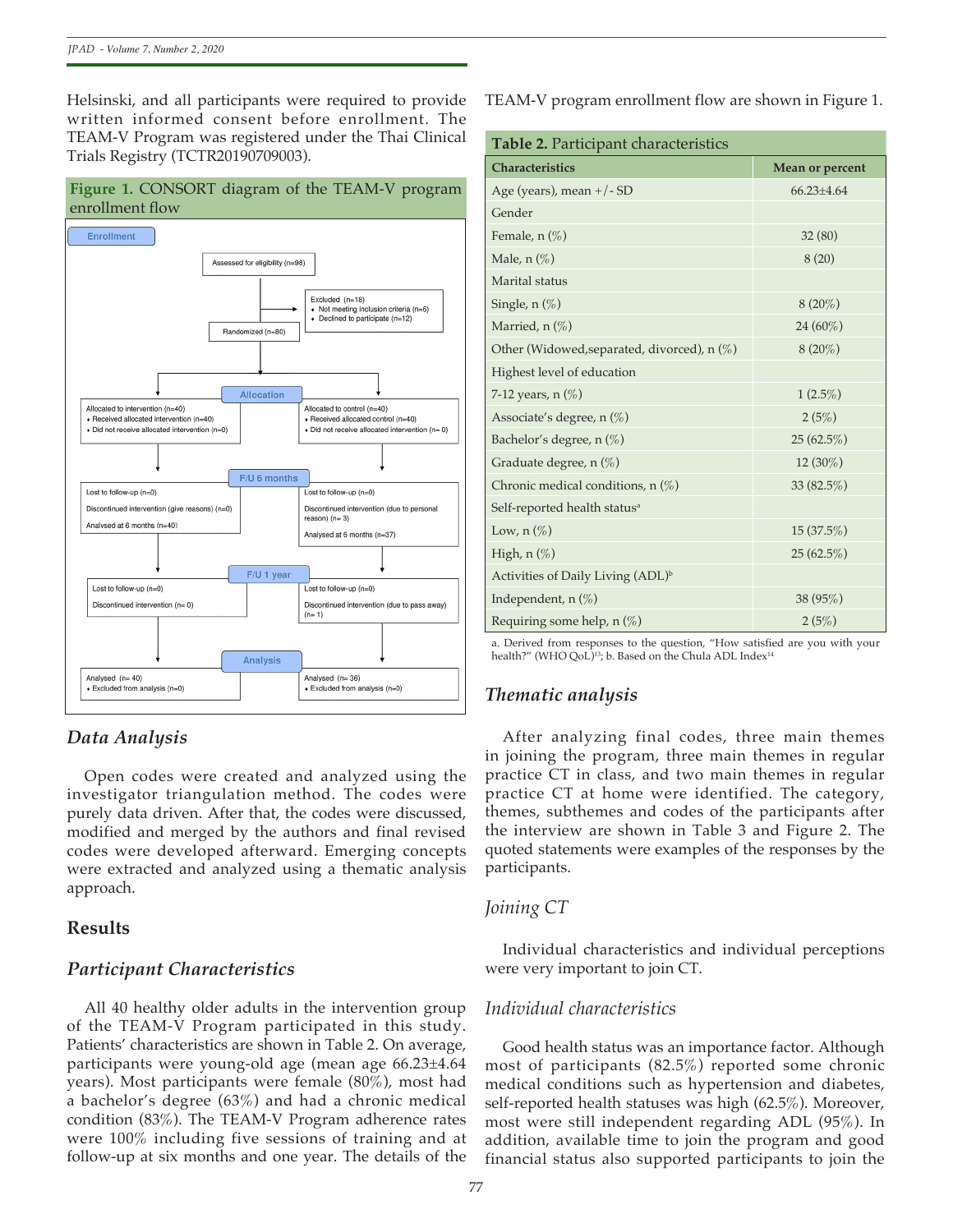program.

"I am so lucky, my health is good. Although I have hypertension and dyslipidemia, but the diseases do not limit my activities. I can do whatever I want. If I have stroke or disabilities, it will limit me in performing a lot of activities including joining CT class."

"I am single and retired; I have free time to join the class"

"The class is set up in the morning. I can join the class and then come back to my home to do some housework"

"I am a retired solider, I have enough pension and have some savings, so I don't have to worry about working after retiring. Therefore, I have free time to join the class."

"My daughter gives some money to me every month, so I have enough money to pay the fee of transportation to the class"

#### **Figure 2.** Factors that contribute to joining and regularly practicing in CT



### *Individual perceptions*

Perceived susceptibility and severity of dementia were two main factors to urge participants to join the program. Perceived susceptibility to dementia from health care professionals or having dementia in their families increased their awareness of dementia. Moreover, participants who were taking care of people with dementia had experience the severity of the disease. In addition, some participants recognized the severity of dementia from media such as television or websites.

"My doctor told me that I have a risk to develop dementia because my mother and my aunt had dementia. I have taken care of my mother since the beginning of the disease until she passed away. Her memory gradually left; she repeatedly asked me the same questions; did not know how to get dressed. At the end of the disease, she did not know herself and did not know how to walk, so she had to stay in bed all the time. It is a very dangerous disease. I don't want to get it"

"I am 70 years old, and forget something sometimes that's normal, but my nurse who visits me at home told me aging increases the risk of dementia, I am elderly, so I think I have some risk of dementia although I don't have family with dementia".

"Dementia is very scary, I saw the news of an elderly woman with dementia who didn't know herself, wandered far away from home and didn't know how to come back"

#### *Regularly practicing CT in class*

Actually, the CT program was complicated because the program had to be designed to train many specific cognitive domains incorporating various activities. However, designing of the program in sessions with small groups, interactive activities and practicing step by step would help participants to understand the training. Moreover, friendly, warm, enthusiastic group facilitators could support participants during class. In addition, before class, the program used notification by phone call from one of the group facilitators to remind participants to join the session. Participants who lived near the class or accessed convenient transportation to the class tended to regularly practice CT in class.

"At the beginning in the large class, I hesitated to speak or answer questions, but after participating in a lot of interactive activities in a small group, I was not hesitant at all due to the friendlier environment. The small group drew my attention and was also more interesting than large group."

"Before training, I thought brain training was very complex; maybe I couldn't follow all the steps of training, but step by step training from easy to difficult techniques helped me to understand"

"Group facilitators were always enthusiastic to answer my questions throughout the session. They were very friendly, so I dared to ask or answer questions."

"Most of facilitators helped me to understand the sessions, explained the objectives and summarized the session. If they did not explain, I would not have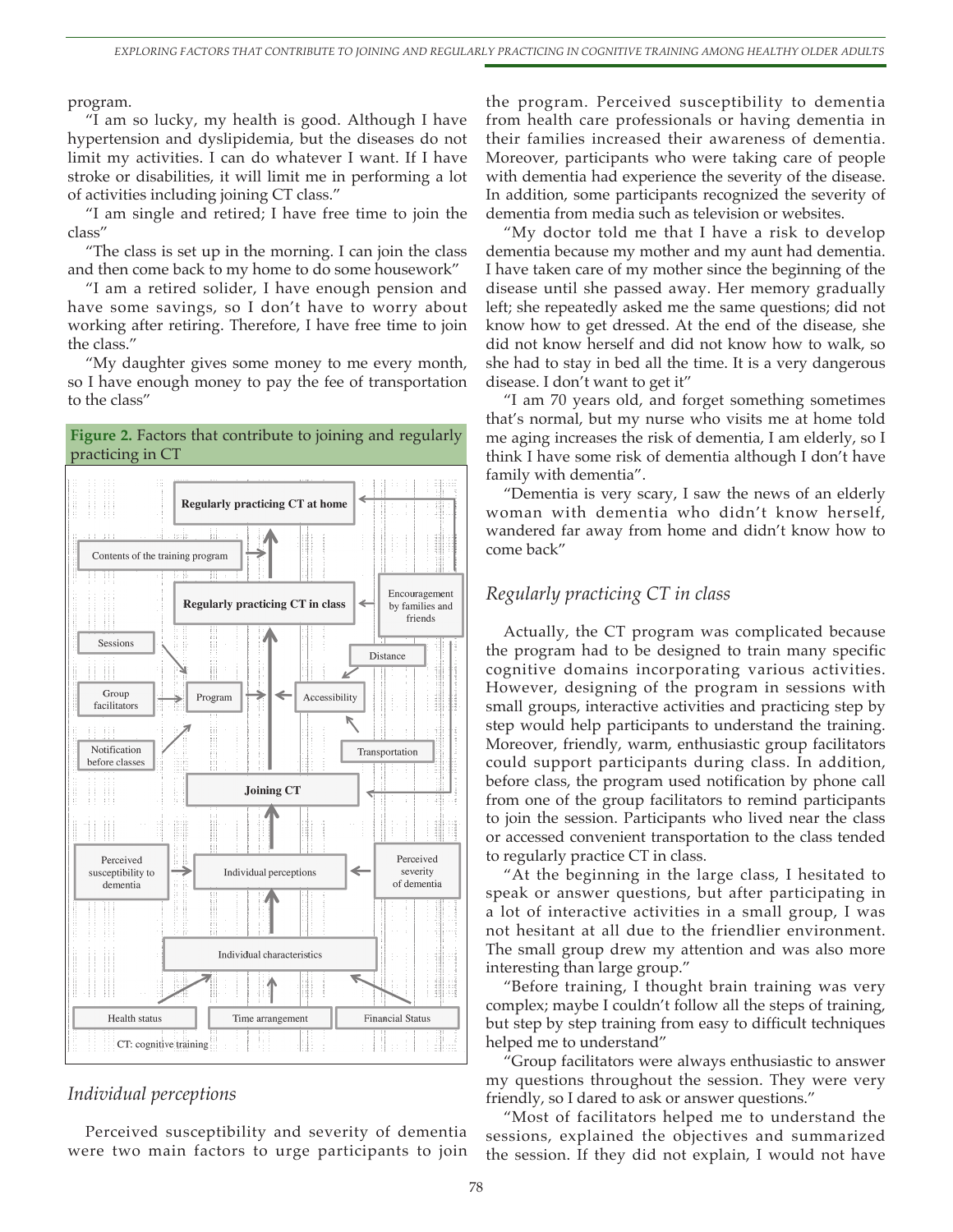| Category                     | <b>Themes</b>                                                              | Sub-theme                            | Codes                                                                                |
|------------------------------|----------------------------------------------------------------------------|--------------------------------------|--------------------------------------------------------------------------------------|
| Joining CT                   | Individual characteristics                                                 | Health status                        | Good health status, no sever disa-<br>bility                                         |
|                              |                                                                            | Time arrangement                     | Having free time                                                                     |
|                              |                                                                            | Financial status                     | No financial problems                                                                |
|                              | Individual perceptions                                                     | Perceived susceptibility to dementia | Giving advice from healthcare<br>professionals, having family history<br>of dementia |
|                              |                                                                            | Perceived severity of dementia       |                                                                                      |
|                              | Experience from taking care of<br>people with dementia, know from<br>media |                                      |                                                                                      |
|                              | Encouragement                                                              | Families and friends                 | Support and encourage participants<br>to join class                                  |
| Regular practice CT in class | Program                                                                    | Session                              | Having small group and interactive<br>activities, practicing step by step,           |
|                              |                                                                            | Group facilitators                   | Good explanation, help to interact,<br>friendly                                      |
|                              |                                                                            | Notification before class            | Phone call to remind to join classes,<br>encourage doing homework                    |
|                              | Accessibility                                                              | <b>Distance</b>                      | Living near elderly club                                                             |
|                              |                                                                            | Transportation                       | Good transportation system, can<br>come with families                                |
|                              | Encouragement                                                              | Families and friends                 | Support and encourage participants<br>to practice in class                           |
| Regular practice CT at home  | Contents of the training program                                           | Application                          | Can do or adapt in daily living                                                      |
|                              | Encouragement                                                              | Families and friends                 | Support and encourage participants<br>to practice at home                            |

understood."

"I am a housewife, so I have a lot of activities at home; sometime I nearly forgot to join class, but fortunately phone calls from the program always reminded me"

"My home is near class, the distance between my home and the class is only 3 bus stops. It is easy for me to participate in the class."

"My son's workplace is near class, he drops me to join the class in the morning and picks me up in the afternoon after class. I often have right knee pain. If I have to go by bus by myself, I cannot participate in the class for sure".

"Although my home is far from class, one of the bus lines begins near my home and goes to the hospital. Therefore, I can sit on the bus. It is not difficult to me to go to the hospital."

#### *Regularly practiceing CT at home*

Most participants said the benefits in everyday life were necessary. Therefore, participants were interested to practicing techniques that they could adapt in daily life to improve their cognition.

"I felt at first brain training techniques were going to very difficult. However, after learning in class, I realized it was quite fun and I could adapt to my daily life. My favorite technique of improving short-term memory is memorizing by various techniques such as mnemonics and mind map. I practice every morning when I try to summarize news and write it in my notebook."

#### *Encouragement from family members and friends*

Encouragement from family members and friends not only stimulated participants to join class but also urged participants to regularly attend and practice CT including in class and at home

"My wife wanted to join the program, and she encouraged me to join the program too. After classes, the program has some homework; she always encouraged me to do homeworks. Morover, after finishing all five sessions, she still encouraged me to practice as much as possible such as when we go to shopping, I have to remember the shopping list by the various techniues"

"My close friend decided to join the program, so I wanted to join too."

"My daugther always asked me what techniques I have learned in the class; she encourage me to practice everyday. Forexample, when she comes back home, I have to summerize the news using various techniques that I have learned in the program."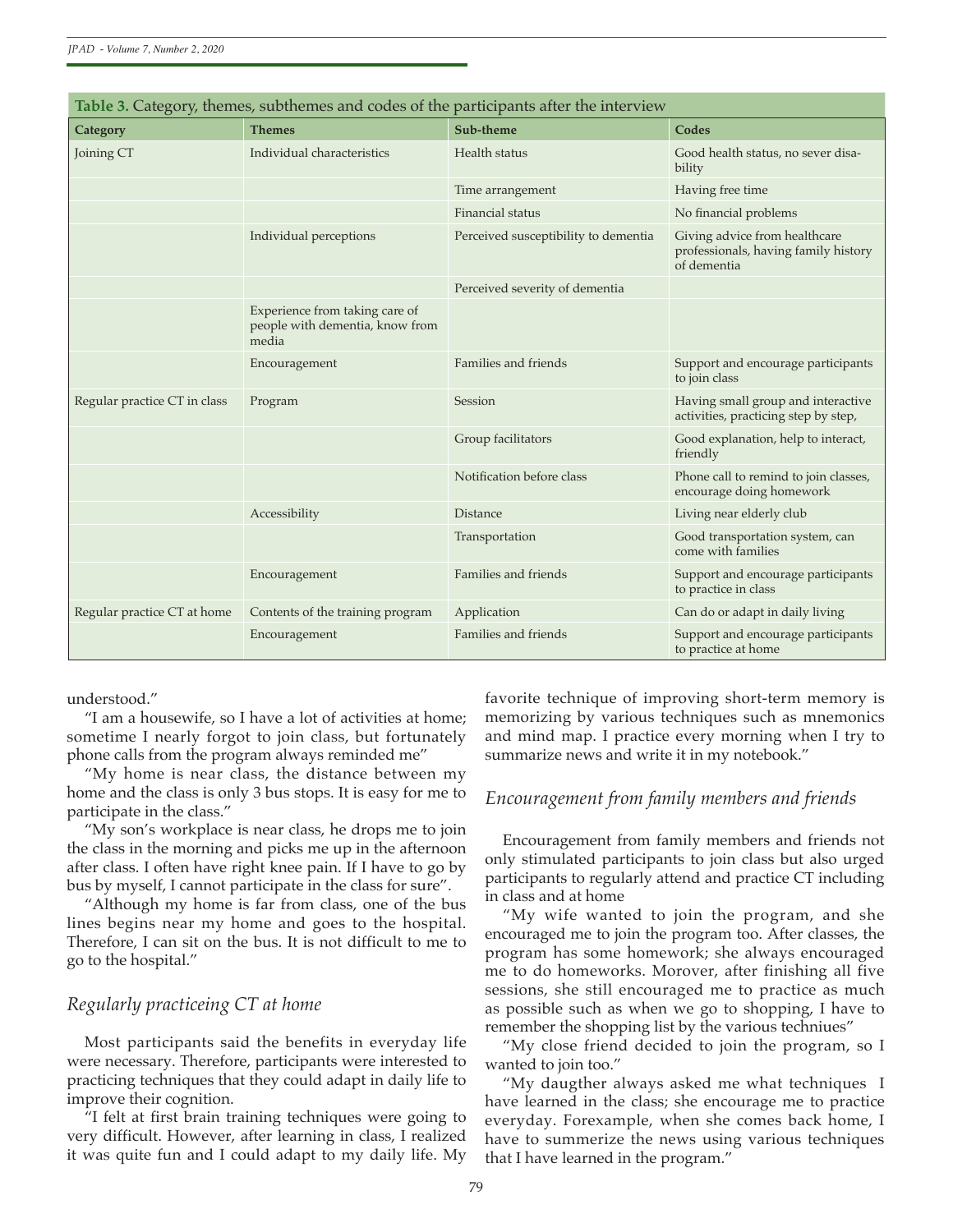"My friend, I just know her from the program because we are in the same small group. She always supports me to practice in the class and also at home. I enjoy practicing with her in the class. She calls me at home to discuss about homework and also notify me to practice after class."

#### **Discussion**

This study comprised a qualitative research that explored the factors promoting practicing in CT among healthy older adults using a holistic perspective. The duration of the study involved a one-year follow-up with five sessions in group-based, multicomponent, cognitive stimulation involved in training different cognitive domains every two weeks and all participants attended all of the five sessions in the training. No lost followup occurred at six months and one year. Therefore, the participation rate of the program was very high (100%).

In response to our research question, the authors found that there were multifactorial compositions promoting joining or practicing in CT Not only clinical factors such as health status but also psychological such as participants' perceptions and social factors such as financial status were influenced to participants decisions. Individual characteristics such as having good health and individual perceptions such as concerning about susceptibility of dementia were influenced participants to join CT. The results can be explained by the health belief model relates a sociopsychologic theory of decision making to individual health-related behavior (19). To illustrate, individual perceptions of susceptibility and severity of dementia which are people believes about health problems impact the engagement. The perceptions of high benefits from the program and low barriers to attend the program such as easy accessibility, friend and family support promote the adherence of the training. Self-efficacy including good health status and free time also gets into high engagement too. This was similar to the results of a cross-sectional mixed methods analysis involving 1,028 participants in rual Sri Lanka by Marsh and colleagues revealed that there were several barriers of social participation in older adults such as having poor health, living alone and time constrain (20). This study revealed that most participants had a chronic medical condition such as hypertension. This was similar to the results of a cross-sectional analysis involving 3,034 participants in Brazil by Dias and colleagues revealed that the morbidities in the elderly who participated in education activities were hypertension and diabetes mellitus. Among non-participants, spinal cord problems and vision problems prevailed (13). People with physical limitations are more likely to have activities of daily living problems (21). In Fibra study in Brazil by Pinto and colleague revealed that not only physical health problems such as vision impairment and low cognitive status but also mental problems such as depressive were

symptoms were related to low social participation in older adults (22). Therefore, design of CT program should pay attention to older adults with physical limitations and mental problems.

The present findings suggest that appropriate program and good accessibility to CT class were importance factors to regular attend and practice CT in class. CT is very complex and can take many formats7. If the trainings are not appropriate such as too complicate, difficult to understand or not interesting, participants do not want to attend all of the classes. Therefore, in this study found that appropriate sessions such as having small group and interactive activities, friendly group facilitators and notification before class helped participants attended and practiced CT. This was similar to the results of factors that contribute to regular participation and practice in CT among older adults with minor neurocognitive disorder (14). Accessibility such as transportation was also an importance factor in this study. This was similar to the results of National Health and Aging Trends Study involving 7,197 participants in the USA revealed that poor transportation was a barrier to social participation 12.2-18.2% in homebound older adults (23). Moreover, older adults with multicomorbidity who used of public transport or of their own car had higher levels of participation in social activities (24).

In the present study, contents of the training program could apply or adapt in daily living was an important factor to regular practice CT at home. Recent study about CT in Parkinson's disease found that CT using reallife activities could foster relevance and meaning to the participants' life which, in turn, enhance motivation, engagement in the intervention and follow-through (25). Encouragements from families and friends were main factors to support participants to join CT and regular practice CT in class and at home. This was similar to the results of Finnish Geriatric Intervention Study to Prevent Cognitive Impairment and Disability (FINGER) Study involving 631 participants in Finland revealed that being married or cohabiting was independently associated with the greater probability of starting computerbased CT (26). Compare with study of adherence to diabetes therapy in the US. found that practical and emotional support received by both family and friends had a positive influence on global measures of disease management in patients with diabetes. Adherance was 27% higher when patients had practical available to them (27). Moreover, study of barriers to social participation among lonely older adults in United Kingdom revealed not only illness/disability and lack of a supportive community but also loss of friends and families were importance barriers too (28). Neighborhood factors were not mentioned in this study. However, in ACTIVE study in the USA revealed that neighborhood factors do impact cognitive outcomes albeit in a subtle way (i.e., mostly through practice-related effect) (29).